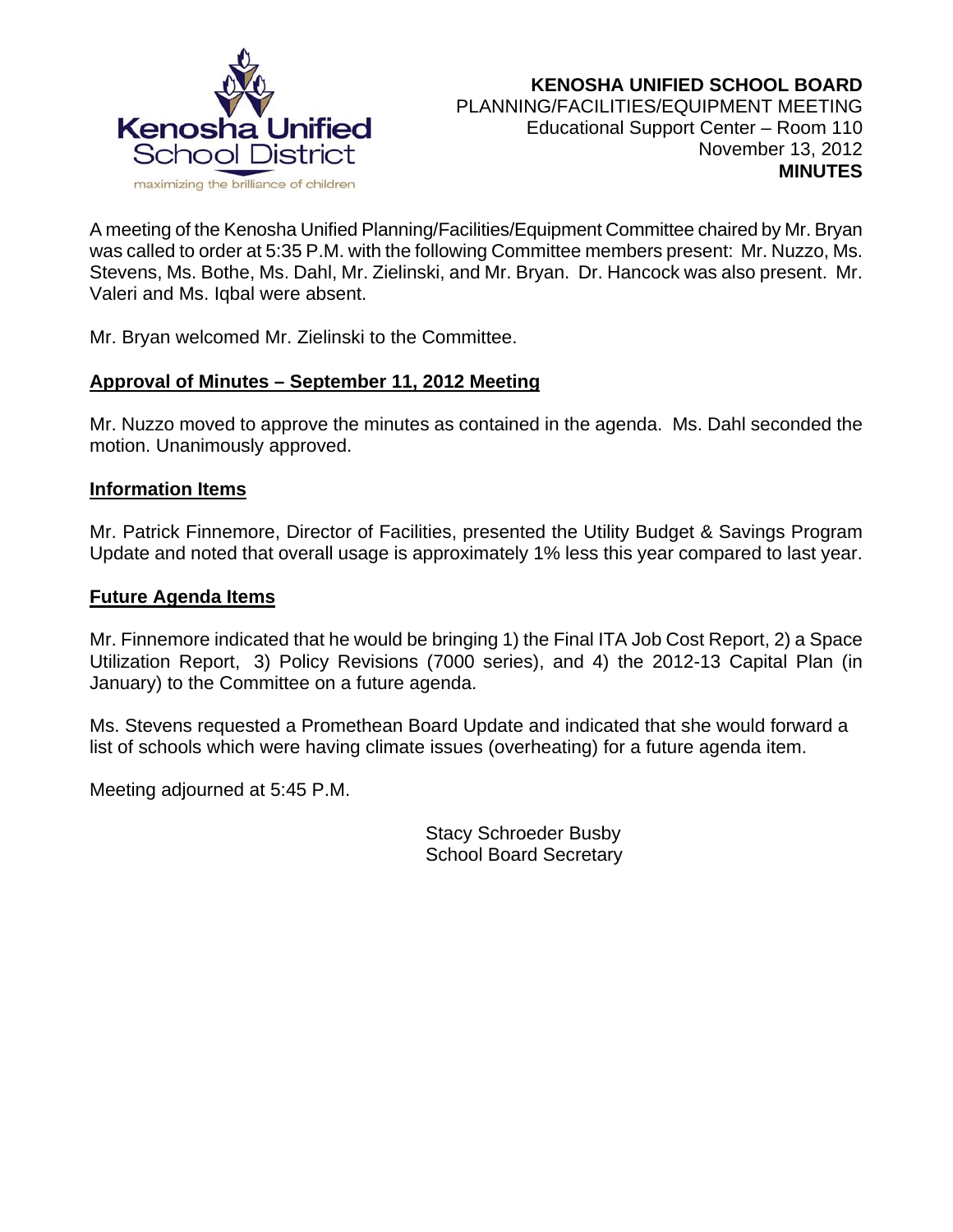

**KENOSHA UNIFIED SCHOOL BOARD** JOINT PLANNING/FACILITIES/EQUIPMENT AND PERSONNEL/POLICY MEETING Educational Support Center – Room 110 November 13, 2012 **MINUTES**

A joint meeting of the Kenosha Unified Planning/Facilities/Equipment and Personnel/Policy Committees chaired by Mr. Bryan was called to order at 5:47 P.M. with the following Committee members present: Mr. Nuzzo, Ms. Stevens, Ms. Bothe, Ms. Dahl, Mr. Zielinski, Mrs. Coleman, Mrs. Taube, Mr. Gallo, Mr. Retzlaff, Ms. Hamilton, Ms. Morrison, Ms. Ross, and Mr. Bryan. Dr. Hancock was also present. Mr. Valeri and Ms. Iqbal were absent. Mr. Jacobs and Mr. Wamboldt were excused.

## **Policy and Rule 1330 – Facilities Use And Policy 1331 – Classification Of Groups Using School District Facilities**

Mrs. Sheronda Glass, Executive Director of Business Services, presented Policy and Rule 1330 – Facilities Use and Policy 1331 – Classification of Groups Using School District Facilities. She indicated that the current approval process for waiver of fees for the use of district facilities requires Board approval which can be cumbersome. Furthermore, more often than not, the request is approved at the recommendation of the administration. Therefore, to streamline the process, administration is recommending that the policy be revised to allow for the Director of Facilities and/or the Building Principal to approve all waivers. In the event a waiver is denied, the requestor may appeal to the Executive Director of Business. If it is not resolved at that level, the requester may then appeal to the Board of Education for a final decision.

Mrs. Taube requested that the Committee be notified if a church group requested use of a District facility for an extended period of time.

Mr. Bryan requested that a quarterly report of waiver requests be presented to the Committee for informational purposes only.

Mrs. Taube moved that the revisions to Policy and Rule 1330 – Facilities Use and Policy 1331 – Classifications of Groups Using School District Facilities be forwarded to the full Board for approval as a first reading at their November 27, 2012 meeting and as a second reading at their December 18, 2012 meeting. Mr. Nuzzo seconded the motion. Unanimously approved.

Meeting adjourned at 5:55 P.M.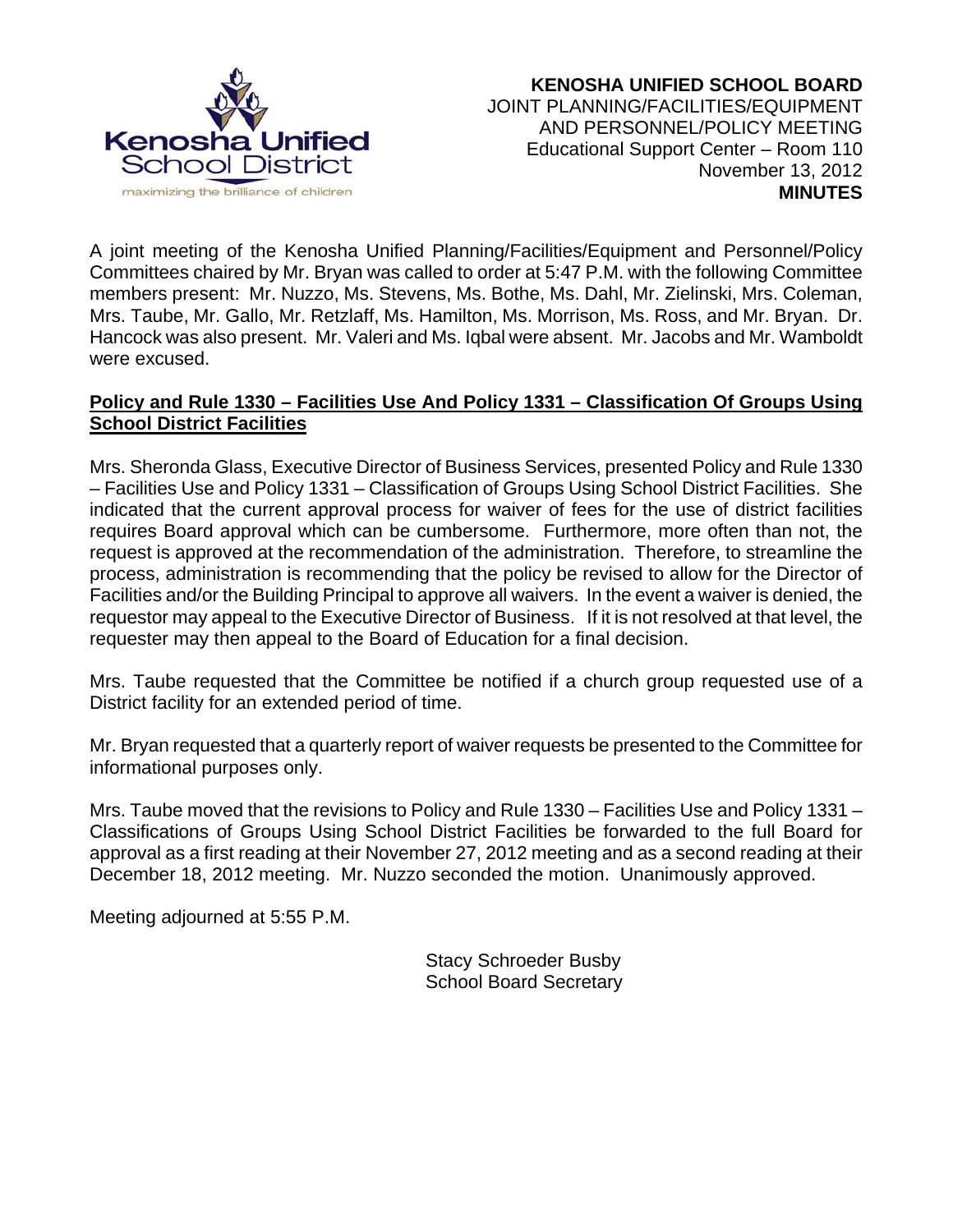

A meeting of the Kenosha Unified Personnel/Policy Committee chaired by Mrs. Coleman was called to order at 6:00 P.M. with the following Committee members present: Mrs. Taube, Mr. Gallo, Mr. Retzlaff, Ms. Hamilton, Ms. Morrison, Ms. Ross, and Mrs. Coleman. Dr. Hancock was also present. Mr. Jacobs and Mr. Wamboldt were excused.

Mrs. Coleman welcomed Ms. Ross, new student advisor, and Mr. Edward Kupka, Interim Director of Human Resources.

#### **Approval of Minutes – October 9, 2012 Meeting**

Mrs. Taube moved to approve the minutes as contained in the agenda. Mr. Gallo seconded the motion. Unanimously approved.

#### **Information Items**

Mr. Kristopher Keckler, Executive Director of Information and Accountability, presented the KUSD Enrollment (STEPS Grades PS-5) Report as presented in the agenda. The report consisted of enrollment numbers per classroom at the elementary level. He indicated that there was a slight increase of approximately 2.7 students per classroom. Ms. Karen Davis, Assistant Superintendent of Elementary School Leadership, answered various enrollment questions from the Committee members. She indicated that grades 4 and 5 have had a trend of higher enrollment numbers for the past few years. She also indicated that an additional teacher was added at Bose and EBSOLA and a high enrollment assistant at Frank to address high enrollment numbers.

There were no questions on the Recommendations Concerning Appointments, Leaves of Absences, Retirements, and Resignations.

#### **Future Agenda Items**

Mr. Keckler indicated that he would be bringing a Secondary Level Enrollment Report in the future. Mr. Retzlaff requested that a year-to-year comparison along with key identifiers be included in the report.

Mrs. Taube requested that a Reporting Process for Independent Contractors be presented to the Committee.

Meeting adjourned at 6:23 P.M.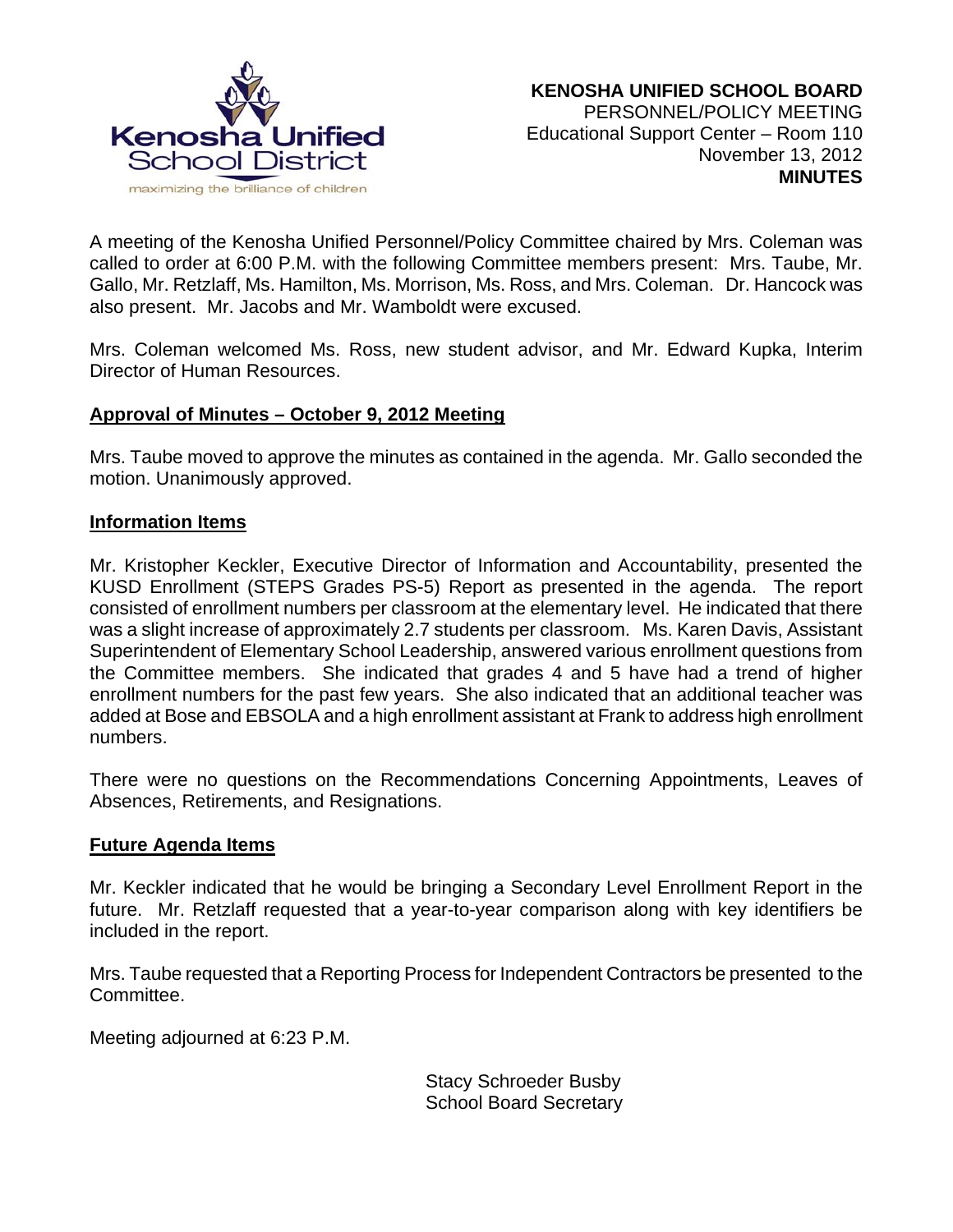

A joint meeting of the Kenosha Unified Personnel/Policy and Curriculum/Program Committees chaired by Mrs. Coleman was called to order at 6:26 P.M. with the following Committee members present: Mrs. Taube, Mr. Gallo, Mr. Retzlaff, Ms. Hamilton, Ms. Morrison, Ms. Ross, Ms. Stevens, Mrs. Reed, Mrs. Anderson, Mrs. Daghfal, Ms. Galli, and Mrs. Coleman. Dr. Hancock was also present. Mr. Jacobs, Mr. Wamboldt, and Ms. Santoro were excused. Mr. Simpkins was absent.

# **Policy/Rule 6110 - Instructional Program Mission and Beliefs**

Dr. Sue Savaglio-Jarvis, Executive Director of Teaching and Learning, presented Policy/Rule 6110 – Instructional Program Mission and Beliefs. She indicated that it is the recommendation of administration to remove the policy and rule as it is outdated and does not reflect current focus or practice. Furthermore, Policy 6100 – Mission, Principles, Goals and Results clearly defines the focus of the Teaching and Learning Department along with the District's Transformation Plan.

Mrs. Taube moved to forward the recommendation for removal of Policy and Rule 6110 – Instructional Program Mission and Beliefs to the full Board for consideration. Ms. Stevens seconded the motion. Unanimously approved.

Meeting adjourned at 6:28 P.M.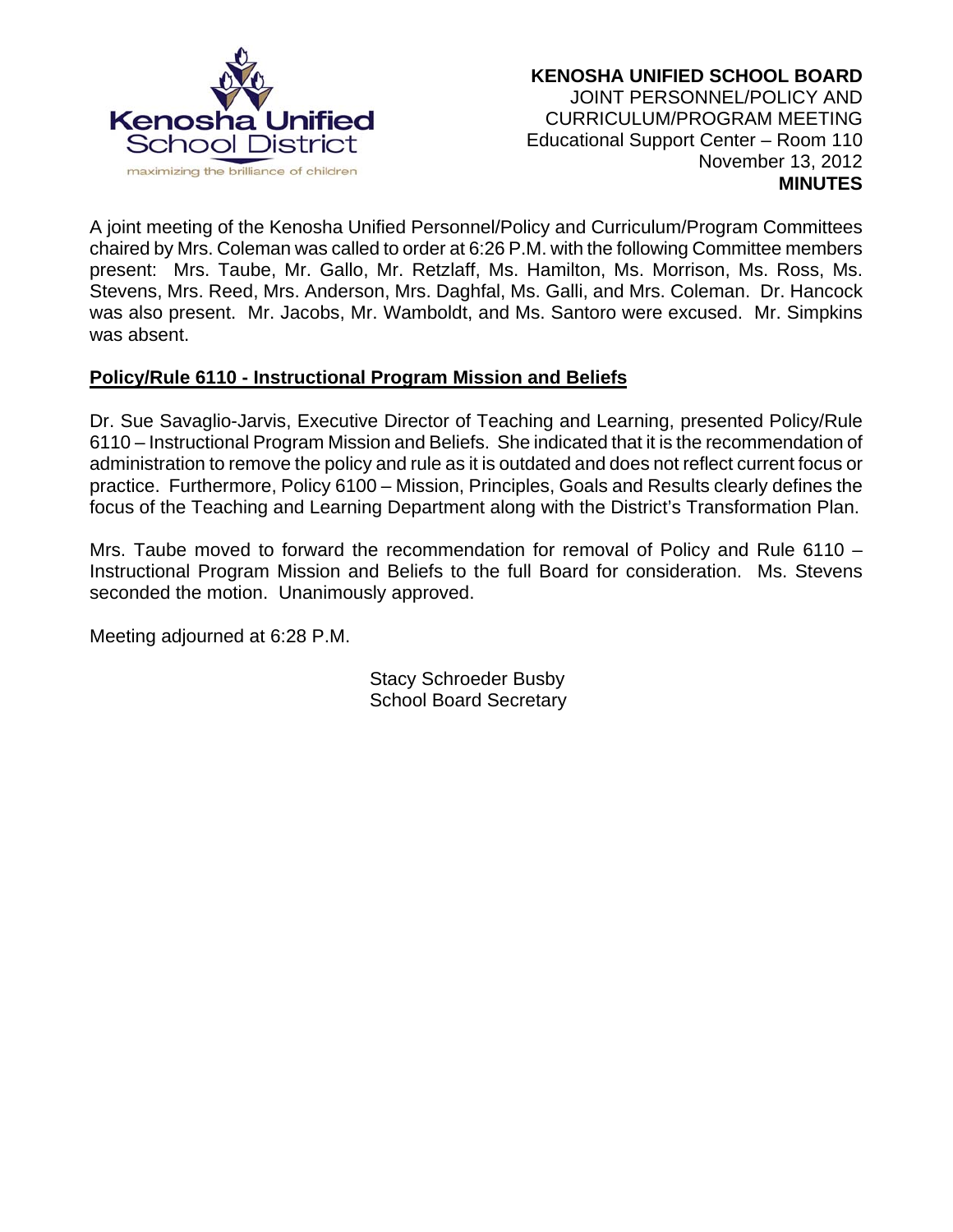

A meeting of the Kenosha Unified Curriculum/Program Committee chaired by Mrs. Taube was called to order at 6:30 P.M. with the following Committee members present: Ms. Stevens, Mrs. Coleman, Mrs. Reed, Mrs. Anderson, Mrs. Daghfal, Ms. Galli, and Mrs. Taube. Dr. Hancock was also present. Ms. Santoro was excused. Mr. Simpkins was absent.

## **Approval of Minutes – October 9, 2012 Curriculum/Program and Joint Audit/Budget/Finance & Curriculum/Program**

Ms. Stevens moved to approve the minutes as presented in the agenda. Mrs. Coleman seconded the motion. Unanimously approved.

# **Four-Year Graduation Rate – Cohort Analysis**

Mr. Kristopher Keckler, Executive Director of Information and Accountability, presented the Four-Year Graduation Rate – Cohort Analysis as contained in the agenda. He indicated that the report provides a base cohort illustrating the progress of students from their initial assignment as a ninth grader on the official third Friday count day in the 2008-2009 school year until the end of the summer school four school years later in August, 2012. In addition, the graduation base cohort of the Class of 2011 was examined in terms of its progress during the year following its designated graduation year (fifth year). He noted that the cohort graduation rate presented in the report is slightly different than the rate published by the Wisconsin Department of Public Instruction (DPI) due to the fact that beginning with the 2009-2010 school year, the DPI reported a four year cohort graduation rate which includes all students who have been assigned to a *Wisconsin* public school cohort and were last enrolled in KUSD during the four year time period whether or not the student *began* in KUSD in their ninth grade. Additionally, the DPI's graduation rate is a factor in two priority areas of the new Accountability School Report Card: Closing the gaps and On-Track and Postsecondary Readiness.

Mrs. Coleman requested an Update on the Closing of the Achievement Gap Plan.

Ms. Stevens moved to forward the Four-Year Graduation Rate – Cohort Analysis to the full Board for acceptance. Mrs. Anderson seconded the motion. Unanimously approved.

#### **Information Items**

Mr. Keckler presented the Summary of New DPI School Report Cards. He indicated with the new report cards each school receives an accountability index score (ranging from 0 to 100) which is based on the school's performance in the following four priority areas: 1) student achievement, 2) student growth, 3) closing gaps, and 4) on-track/postsecondary readiness. He also explained the possibility of a deduction in relation to the three student engagement areas (test participation rate, absenteeism rate, and dropout rate) and how that deduction can affect the overall rating of a school.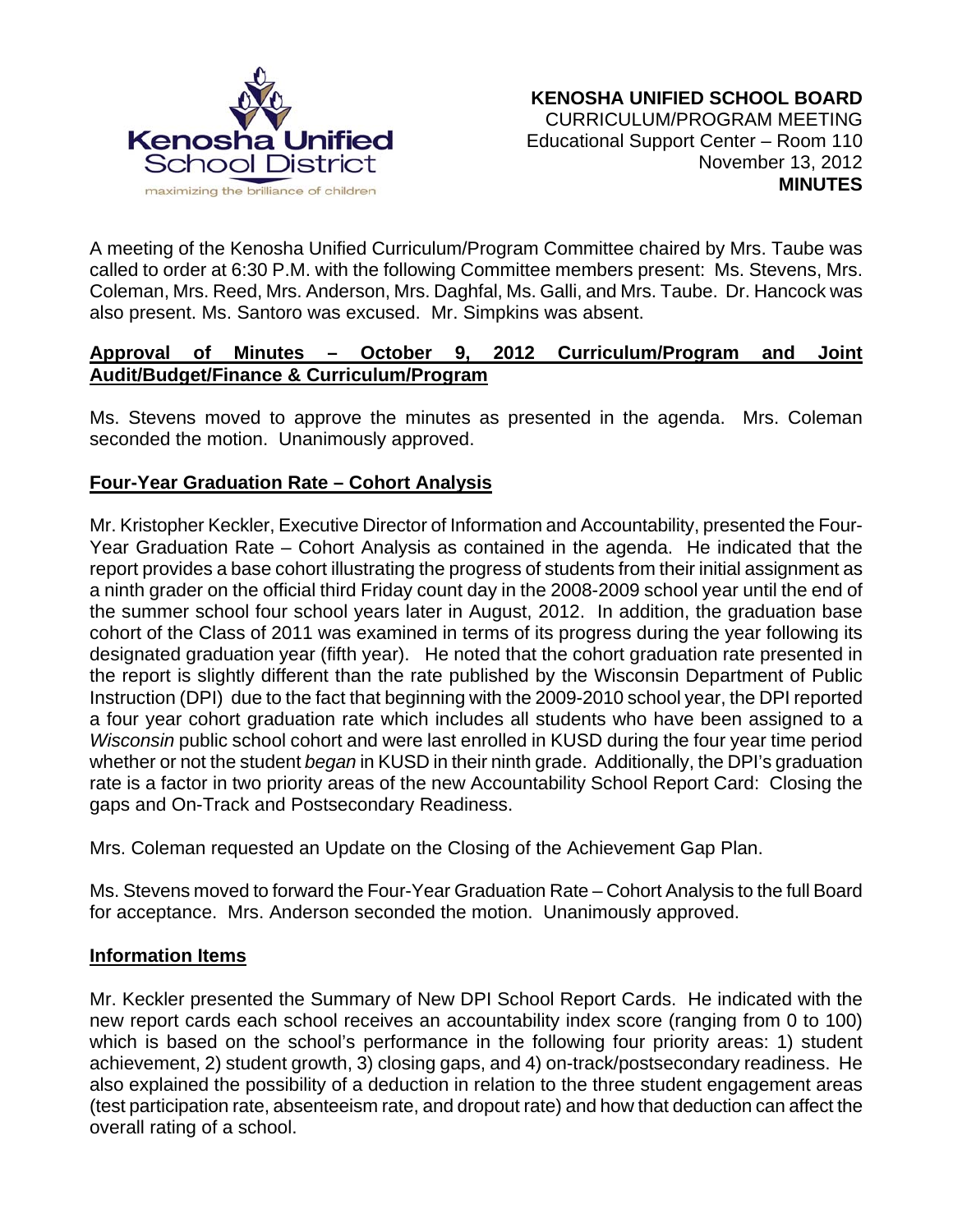Ms. Stevens requested an update on the AIMS Program which would include truancy numbers for each school.

Dr. Sue Savaglio-Jarvis, Executive Director of Teaching and Learning, presented the Update on Grade 8 Algebra. She indicated that with many research studies and the Common Core State Standards supporting a rigorous math curriculum, all 7<sup>th</sup> grade students were enrolled in Pre-Algebra as a prerequisite to Algebra in the  $8<sup>th</sup>$  grade during the 2011-12 school year. Mrs. Christine Pratt, Coordinator of Science and Mathematics, discussed and answered questions pertaining to grouping, differentiating, and monitoring via the use of MAP, ALEKS, and Odyssey.

Mrs. Coleman requested a Progress/Monitor Report on Grade 7 & 8 Algebra (results from the 2012-13 first quarter).

Mr. Daniel Tenuta, Assistant Superintendent of Secondary School Leadership, presented the Asynchronous Learning Days. He indicated that five full professional learning days for staff have been granted for the next four years beginning with the 2012-2013 school year. During the professional learning days for staff, students will not be in attendance but will have the ability to participate in asynchronous on-line instructional activities that not only focus on the existing curriculum but also on enrichment activities and collaboration. Mr. Tenuta noted the summary of the middle and high school activities offered and answered questions of the Committee members.

# **Future Agenda Items**

As noted above, the following items will be brought back to the Committee at a future time: 1) Update on the Closing the Achievement Gap Plan, 2) Update on the AIMS Program - including truancy numbers for each school, and 3) a Progress/Monitor Report on Grade 7 & 8 Algebra (results from the 2012-13 first quarter).

Meeting adjourned at 7:41 P.M.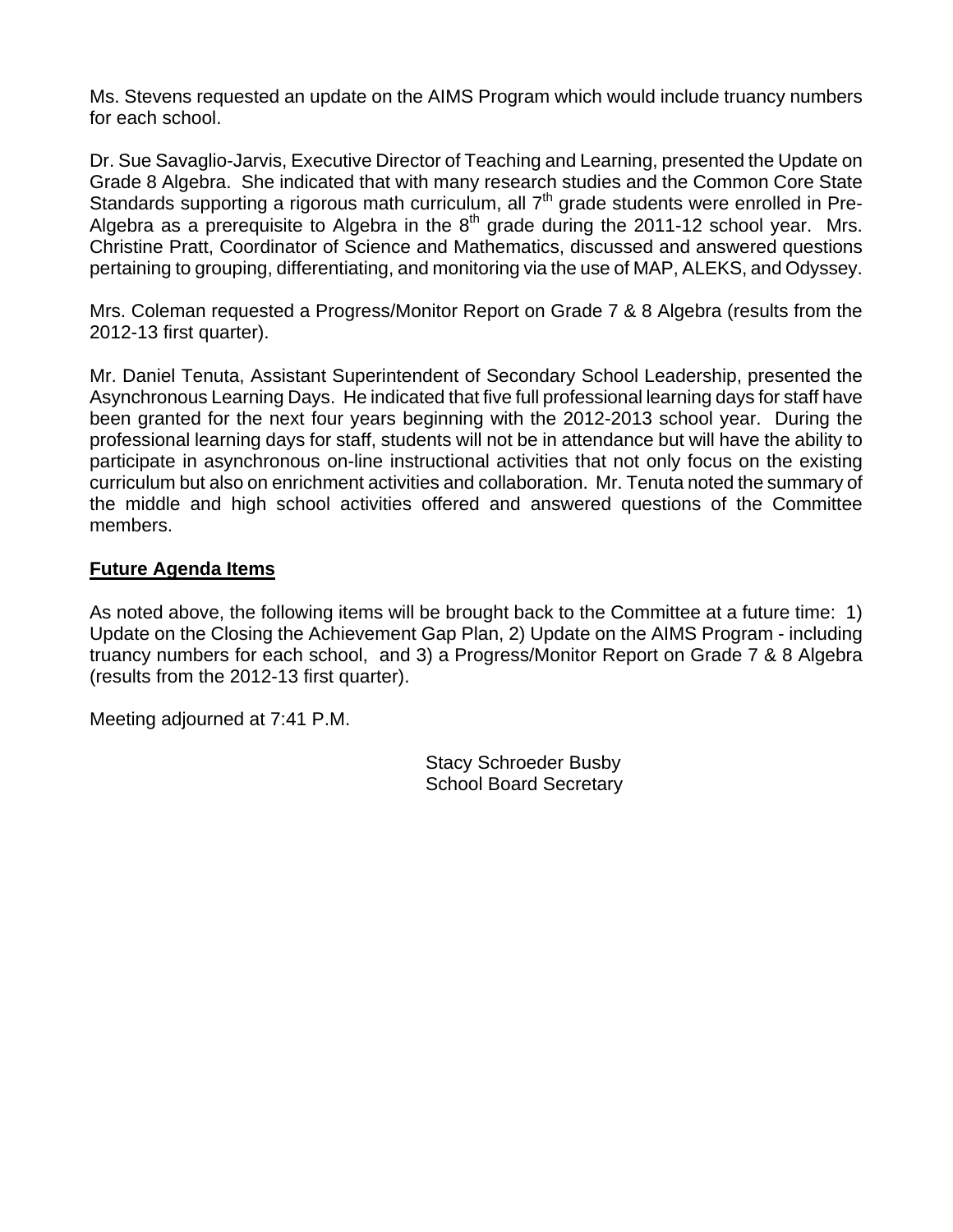

A meeting of the Kenosha Unified Audit/Budget/Finance Committee chaired by Mr. Gallo was called to order at 7:41 P.M. with the following Committee members present: Mr. Nuzzo, Mr. Bryan, Ms. Marcich, Mr. Kent, Mr. Aceto, Mr. Coleman, Ms. Adams, and Mr. Gallo. Dr. Hancock was also present.

## **Approval of Minutes – September 11, 2012 and October 9, 2012 Audit/Budget/Finance and October 9, 2012 Joint Audit/Budget/Finance and Curriculum/Program Meetings**

Mr. Bryan moved to approve the minutes as contained in the agenda. Ms. Marcich seconded the motion. Unanimously approved.

# **Waiver of Policy 1330 – Use of District Facilities**

Mrs. Sheronda Glass, Executive Director of Business, presented the Waiver of Policy 1330 – Use of District Facilities. She indicated that the National Alliance on Mental Illness (NAMI) Kenosha County, Inc. is requesting a waiver of user rental fees for the Reuther High School gymnasium and kitchen for their 23<sup>rd</sup> Annual Mental Health Awareness Community Outreach event on Saturday, December 1, 2012. The estimated user rental fee which is being requested is \$235.00 for the gymnasium (\$47/hr) and \$240.00 (\$48/hr) for the kitchen. Mrs. Glass informed the Committee that Administration's recommendation is that the kitchen user fee of \$240.00 be waived; however, that the custodial fee and the gymnasium fee (\$235.00) *not* be waived due to the fact that there is no custodial coverage on that date and the District would have to have a custodian open, clean, and close the auditorium for their event. Furthermore, the use of heat and electricity would also be utilized for their event.

Mr. Nuzzo moved to forward the Waiver of Policy 1330 – Use of District Facilities from the National Alliance on Mental Illness (NAMI) Kenosha County, Inc. to the full Board for consideration with the recommendation that the kitchen user fee of \$240.00 be waived. Mr. Kent seconded the motion. Unanimously approved.

# **Information Items**

Mrs. Tina Schmitz, Chief Financial Officer, presented the Monthly Financial Reports. She indicated in compliance with State Statute and in a continuing effort to keep stakeholders informed of the financial matters, the following three reports will be posted electronically on the District's website under the Finance Department: 1) a Revenue Detail Report; 2) an Expenditure Detail Report; and 3) a Revenue and Expenditure Summary Report. Ms. Stevens suggested that this report be included in the next Board agenda as an informational/communication item.

Mrs. Schmitz presented the Monthly Financial Statements. She noted that the quarterly Fund 10 transfers, which were mentioned last month and which have previously been done at the end of the year, will begin next month.